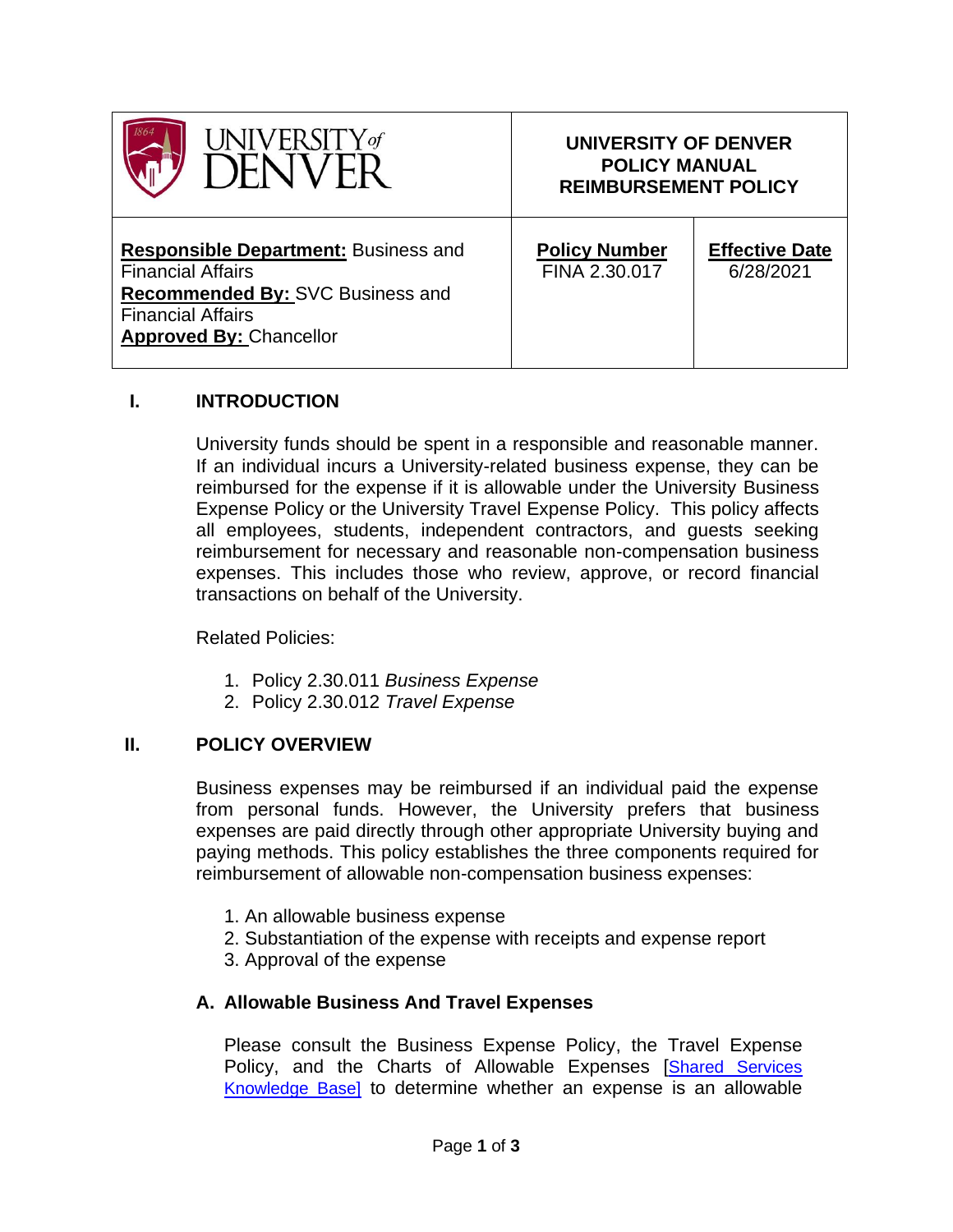expense charged against University or sponsored funds. Allowable business expenses may be reimbursed if an individual paid the expense from personal funds.

### **B. Accountable Plan**

In accordance with the IRS regulation 26 CFR 1.62.2, the University has an accountable plan that allows it to reimburse employees for authorized business expenses with no impact on taxable compensation. The accountable plan rules apply to all payments, reimbursements, or advances for authorized business expenses both travel and non-travel related. The IRS outlines accountable-plan rules as follows:

- 1. Your expenses must have a business connection—that is, you must have paid or incurred deductible expenses while performing services as an employee of your employer.
- 2. You must adequately account to your employer for these expenses within a reasonable period. You must return any excess reimbursement or allowance within a reasonable period.
- 3. Treasury Regulation Section 1.62-2(g) establishes what will be considered a "reasonable time". Expense reimbursements shall be submitted within 30 business days of the date the expense was incurred or the date travel was completed if the reimbursement is travel related. Expenses submitted more than 90 days after being incurred will be reported as additional income to the employee, per IRS guidelines.

## **III. PROCESS OVERVIEW**

# **A. Substantiation and Original Receipts**

For a business expense to be approved and reimbursed, it must be properly substantiated. Original receipts for all expenditures are required. If a required receipt has been lost, a missing receipt affidavit must be submitted. Please see the relevant policy for a specific business expense for receipt and substantiation requirements: Business Expense Policy and the Travel Expense Policy. Receipts are not required for purchased under \$75 when using the University-issued P-cards.

# **B. Approval and Reimbursement**

- 1. Expenses incurred in advance of a trip, conference, or event will be reimbursed *after* the trip, conference, or event has occurred.
- 2. For each business expense reimbursement being requested, the valid business purpose of the expense must be stated, and the